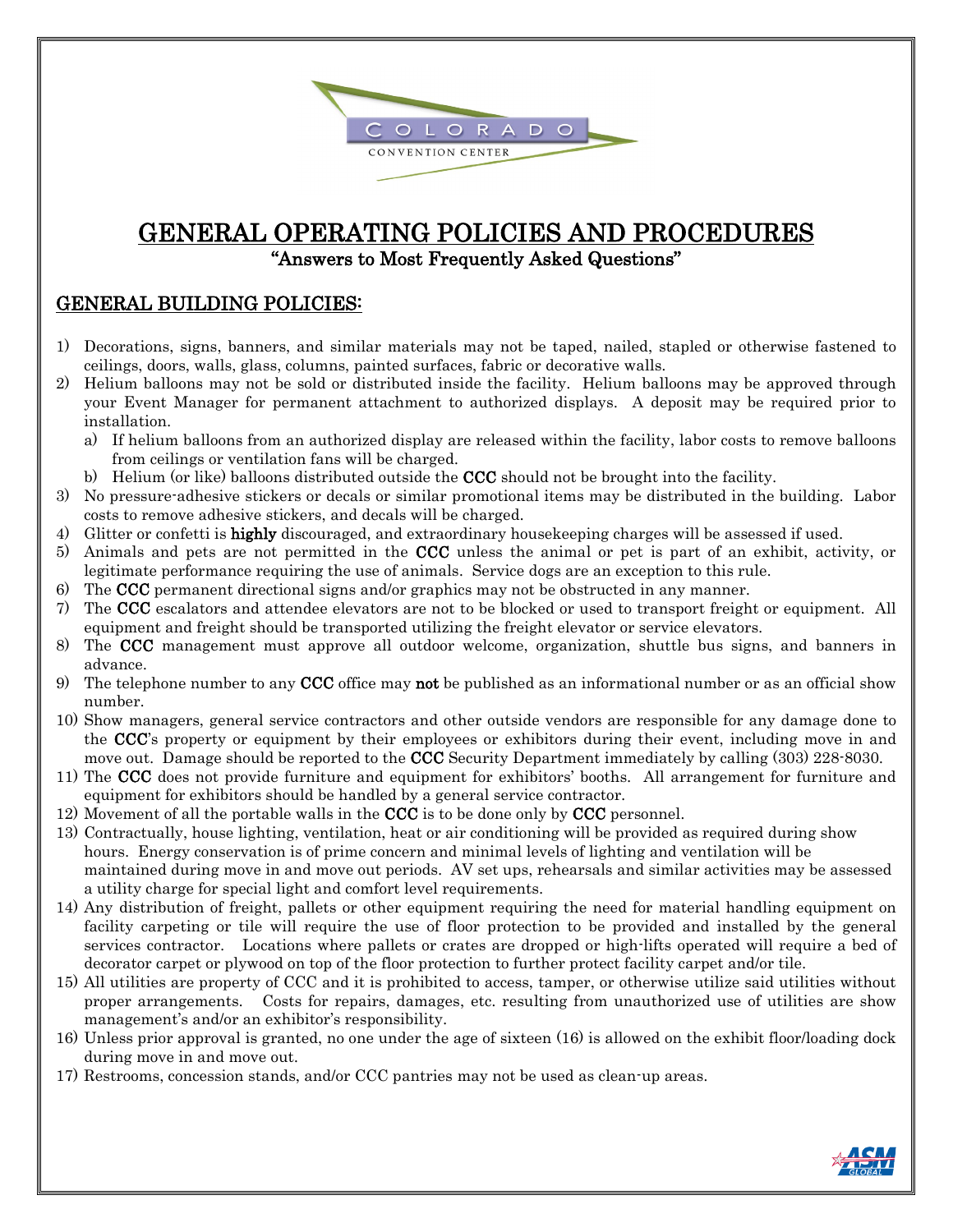# SHARED AREAS:

- 1) The CCC is a multi-purpose facility, and often there will be more than one event at one time in the building. Therefore, the following areas are considered shared areas and are under the exclusive control of the CCC management:
	- a) All lobbies and concourses
	- b) All exhibit hall upper lobbies areas
	- c) All ballroom lobbies/prefunction areas
	- d) Street level lobbies/corridor areas
	- e) All permanent food facilities
- 2) Activities (registration, exhibits, receptions, decorations, signs, banners, and portable ticket offices) planned in these areas must be approved by the CCC, so other tenants using the facility can be taken into consideration.

## SMOKING POLICY:

1) By Executive Order of the Mayor of the City and County of Denver, smoking in all City owned facilities is prohibited. The Colorado Convention Center provides a smoke-free environment.

## FOOD AND BEVERAGE:

- 1) Centerplate Catering (Centerplate) has exclusive catering, concession and liquor privileges at CCC. Centerplate has a full range of food and beverage capabilities ranging from concession stands to business lunches to elegant receptions and can design a program to fit your specific needs. It is not permissible to bring food and beverage into the CCC. Centerplate can be reached (303) 228-8050.
- 2) Food and beverage distributed by exhibitors are limited to products manufactured, processed or distributed by the exhibiting firm and are limited to sample size. Buy-out fees will apply. Please contract your Centerplate Catering Representative at (303) 228-8050 for more detailed information.
- 3) Concession stands and/or CCC pantries may not be used as clean-up areas.

## SECURITY:

- 1) The CCC maintains twenty-four (24) hour security for building perimeter and internal patrols.
- 2) Show management is responsible for the security of all areas covered by their contract at their expense.
- 3) The CCC management has the right to require event security, which may include off-duty Denver Police officers, from the time of initial occupancy to completion of move out. Ask your Event Manager for a copy of CCC's Security Protocol.
- 4) The CCC management maintains the right to set minimum event security staffing levels based on the type and size of event. All event schedules for security staffing will be submitted two weeks prior to your event to the CCC Security Manager for approval.

#### DELIVERY PROCEDURES:

- 1) The CCC does not accept advance freight shipments for exhibitors or show management. Freight must be consigned to the general service contractor or show manager during the event period. If the show does not have a general service contractor, show management will need to be on site to accept any deliveries.
- 2) Mail received on site should be addressed to the appropriate show or event. Mail will be held in the CCC offices until the first day of move in, at which time it will be delivered to show management.

# PARKING:

- 1) The CCC has a 1,000-space parking garage. Affordable competitive rates are available. You may also refer to [www.denverconvention.com](http://www.denverconvention.com/) for current rates and a downtown parking map.
- 2) Cars and/or trucks parked in marked fire lanes or in posted "no parking" areas will be ticketed and towed.

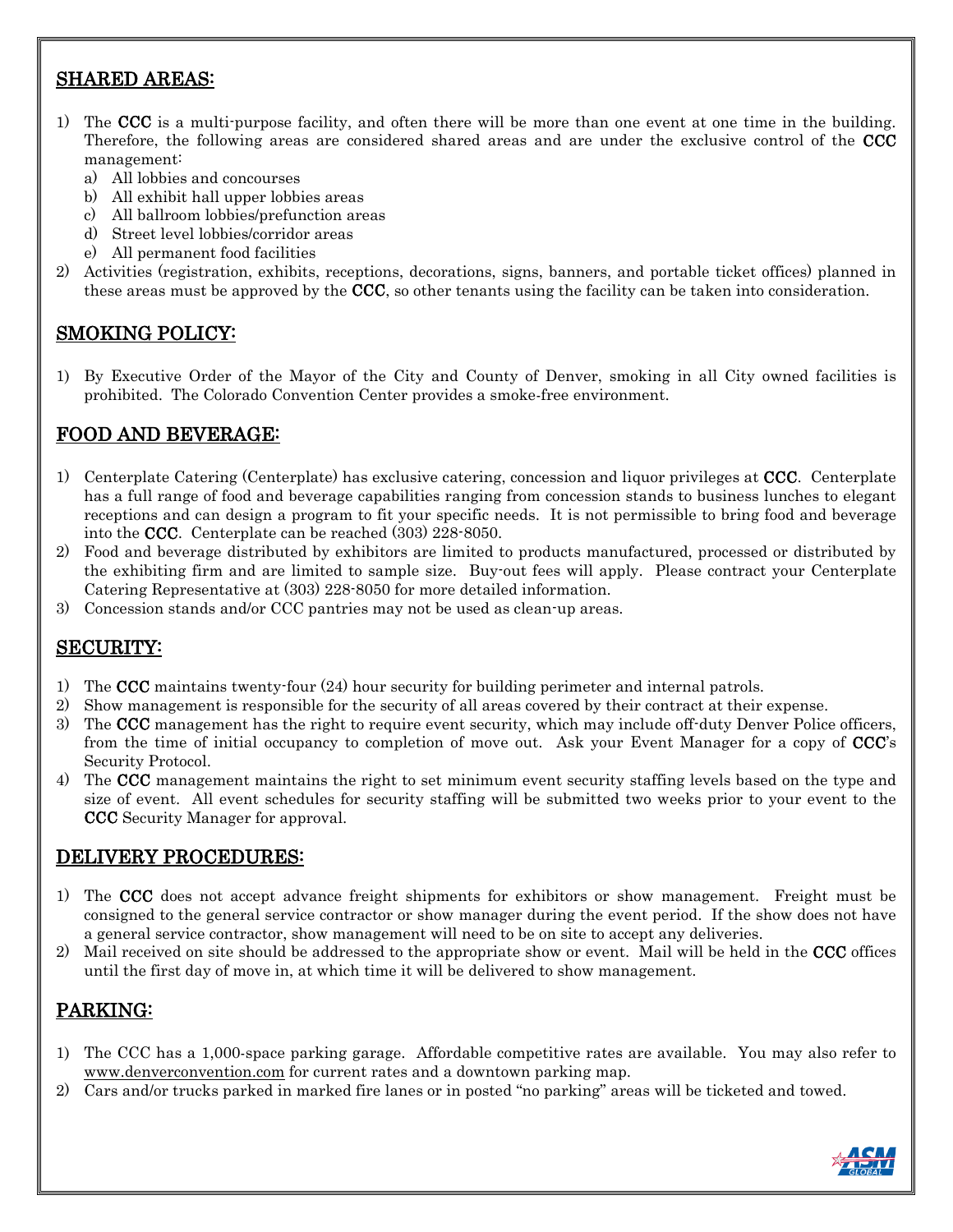# EXHIBIT HALL FLOOR PLANS:

- 1) If you are using any part of the facility for exhibits, you must submit to  $CCC$  six copies of your floor plan to your Event Manager six months prior to move in for the Fire Prevention Bureau and the CCC approval.
- 2) Floor plans should conform to the following:
	- a) Name of show, show dates, building location and general service contractor should be printed on the plans.
	- b) Floor plans must be drawn to 1/16"=1' scale.
	- c) Exits and fire fighting equipment may not be blocked and should be indicated on floor plans.
	- d) All aisle widths must be 10 feet and clearly marked.
	- e) Contiguous booth space, in any dimension, of more than 100 feet is prohibited.
	- f) All areas to be used as food function areas should be clearly marked on the floor plan.
	- g) Clear access must be maintained to all permanent food facilities.
	- h) Clear access must be maintained to all restrooms and exits.
	- i) Floor plans need to include floor port locations.

## RIGGING/SUSPENSION OF LOADS:

The CCC management must approve all rigging/suspension of loads from any part of the facility structure.

- 1) If you are using any part of the facility structure for rigging or the suspension of loads, you must submit to CCC two copies of your rigging plot to your Event Manager six months prior to move in for the CCC approval. If submittals do not meet/or exceed the outlined acceptable criteria the building provides, the rigging plan may need to be sent to the Structural Engineer of Record (SER) for approval at an additional cost. Note: this SER review can add additional time to the review/approval process. If the rigging plan is not submitted 30 days prior to the first move in date a \$500.00 review fee will be charged in addition to any applicable SER fees or cost.
- 2) The rigging plot should conform to the following:
	- a) Name of show, show dates, building location; the name of the contractor responsible for rigging, with contact information; and if applicable, the names of the audio, lighting and scenery contractors, with contact information should be printed on the plans.
	- b) Rigging plots must be drawn in 1/16"=1' scale.
	- c) Rigging plots must indicate locations of points, loads for each point, and a legend that explains the use of each point; such as audio, lighting, scenery.
	- d) Rigging plots must include facility column locations and roof steel locations.
- 3) Contact Jason Hiester, Technical Services Manager (303-228-8126) for more specific information, requirements, and limitations regarding rigging/suspension of loads at the CCC.

# EXHIBIT HALLS AND LABOR:

- 1) Events are required to provide loading dock security during move-in and move-out hours. Ask your Event Manager for specifics on security protocol.
- 2) The CCC has its own Exhibitor Services Department responsible for telephones, electrical, water, air, and gas.
- 3) The set up, teardown, rehearsal and running of a general session, theatrical performance, or stage performance in the CCC may require the use of union personnel, IATSE, Local No. 7.
- 4) All signs, banners, displays suspended from exhibit hall ceilings must be approved in advance and hung by CCC or general service contractor personnel.
- 5) Labor for the installation and dismantling of exhibits, theatrical, audio visual and commercial presentations as well as for all material handling falls under IATSE, Local No. 7, jurisdiction in our facility. This labor is arranged through your general contractor.
- 6) Tape removal from the exhibit hall floor is the sole responsibility of the show manager and/or their general service contractor.
- 7) Trash haul charges are assessed through CCC and included on final billing to show manager.
- 8) Marshalling facilities will be scheduled by the general service contractor.
- 9) The CCC Engineering Department will do all fills and draining for hot tubs, ponds, pools, etc.